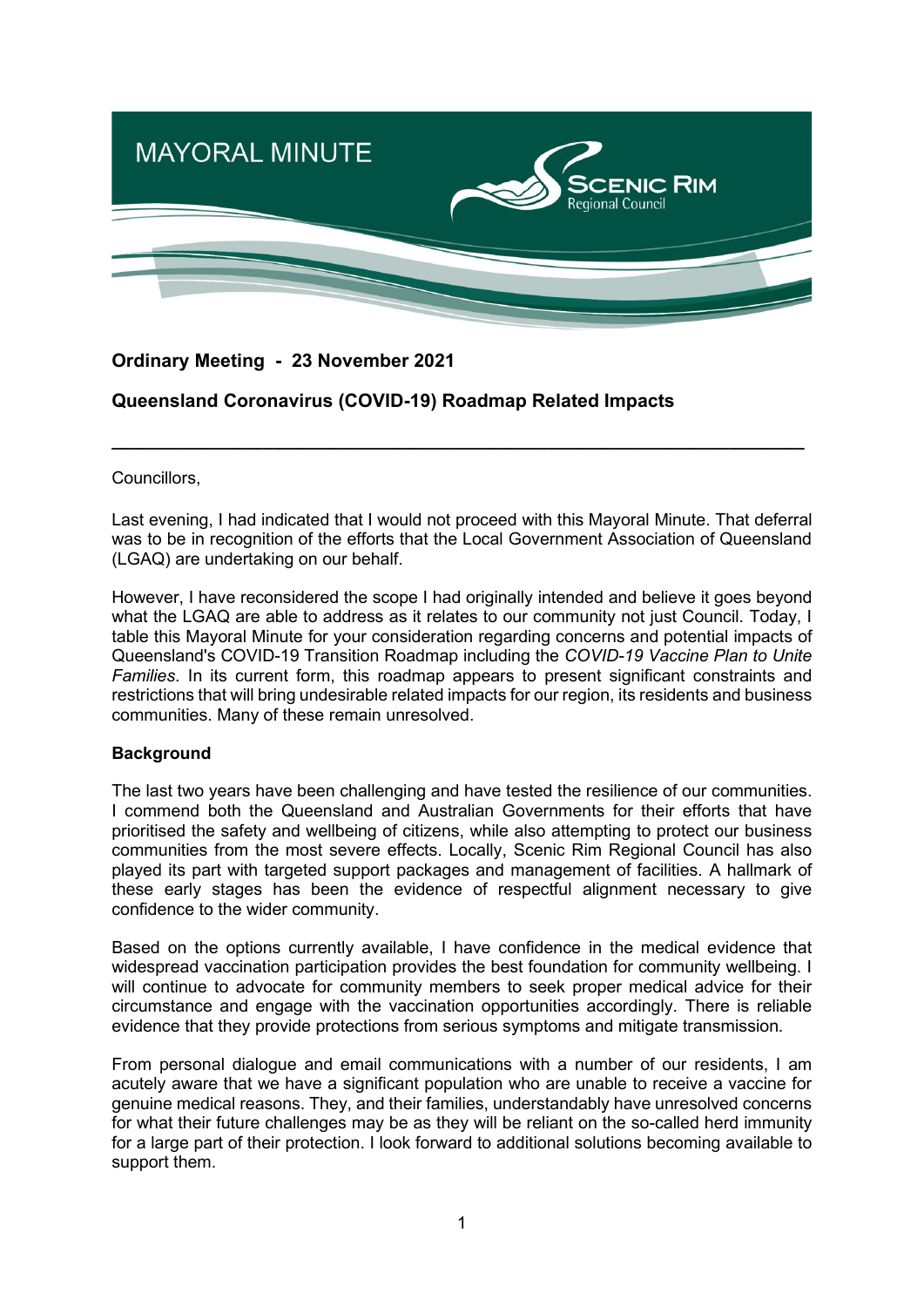It is also appropriate to clarify at this time that Council has not identified the requirement for, nor been directed to implement, total vaccine mandates within Council operations and facilities.

Councillors, as I have stated in a number of settings: Within the context of respectful coexistence, maintaining civilised society and not impinging on the reasonable rights of others, I respect the rights of individuals within our democracy to make informed decisions. I also respect that, in doing so, they must also be accepting full accountability for the consequences of their decisions.

#### **Current Challenge**

The Australian and Queensland Governments have the designated responsibilities to develop and administer well informed policy and wise decisions to ensure the ongoing wellbeing of our communities. After all, they have access to the proper health, medical, scientific and risk management resources to inform such matters. We rely on such clarity to operate as a civilised modern society. It is, therefore, increasingly disappointing to me that, given such access to expert resources, we are witnessing increasingly diverse solutions being implemented. In our Queensland context these present onerous burdens for many in our Scenic Rim communities.

Councillors, I share significant concerns that the current dialogue and currently revealed pandemic transition pathway from here for Queensland, seemingly, have not been adequately considered and have not adequately balanced all risk considerations. From discussions and correspondence across our region, I have confirmed that current proposed restrictions and constraints pose a risk to our social fabric and participation, while also imposing unacceptable cost, physical and economic risk upon both individuals and business operators.

Our Queensland transition will be progressing from a platform of high vaccination coverage and with access to a wide range of lessons learned from other jurisdictions, not just about the pandemic but also about concurrent risks to social fabric, business confidence and economic recovery.

This situation is made more complex by the nature of how South East Queensland works with high levels of mobility between local government areas for work, shopping, medical, social and recreational purposes. For us this has the added complexity of being one of a number of "Border Councils".

Councillors, I believe there are a significant range of matters that should be re-examined by the Queensland Government, while there is still time ahead of the 17 December 2021 reference date. I note that the significance of this date is the expectation of reaching or exceeding 80% double vaccinated community status.